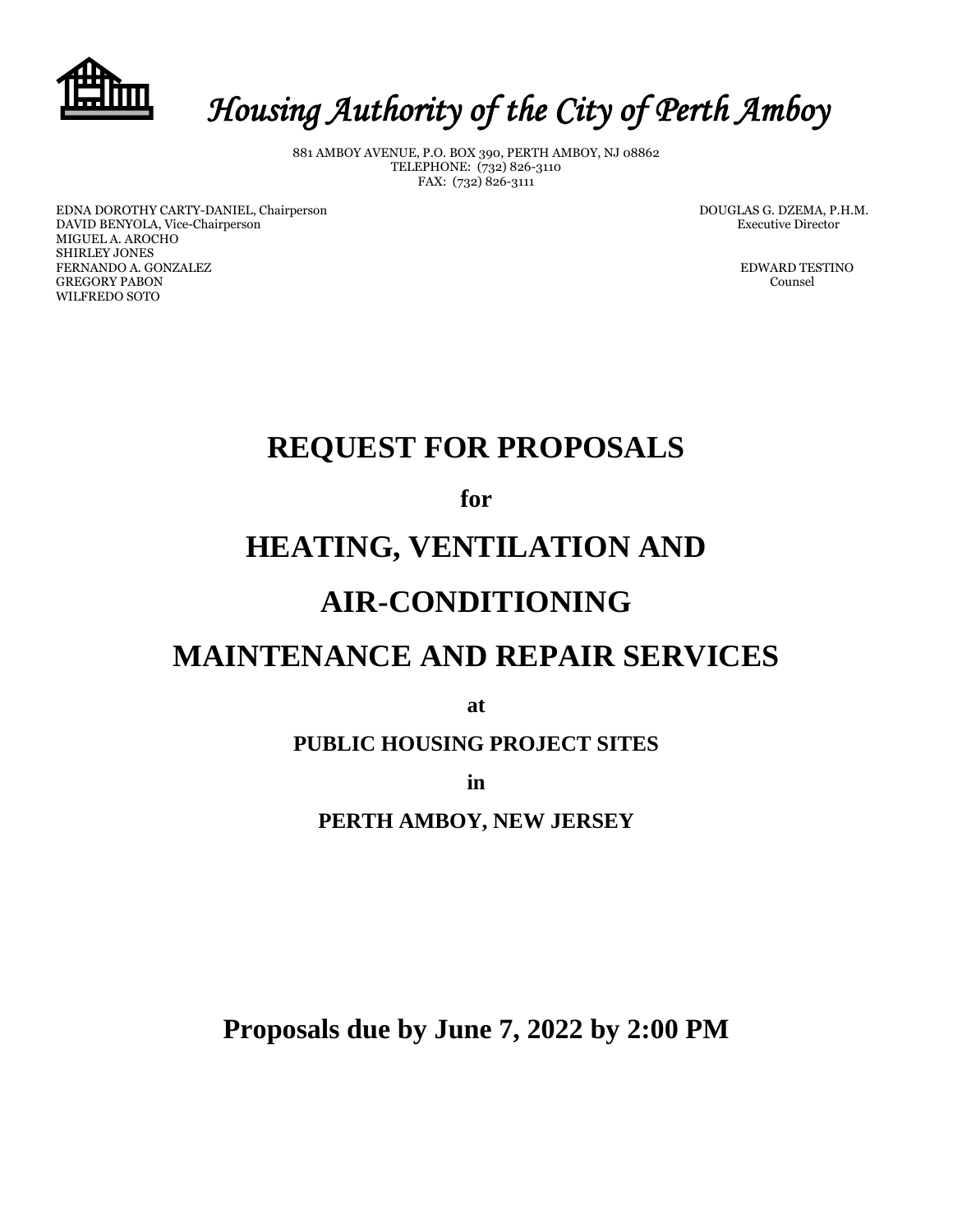### **CONTENTS**

### **Required Bid Documents:**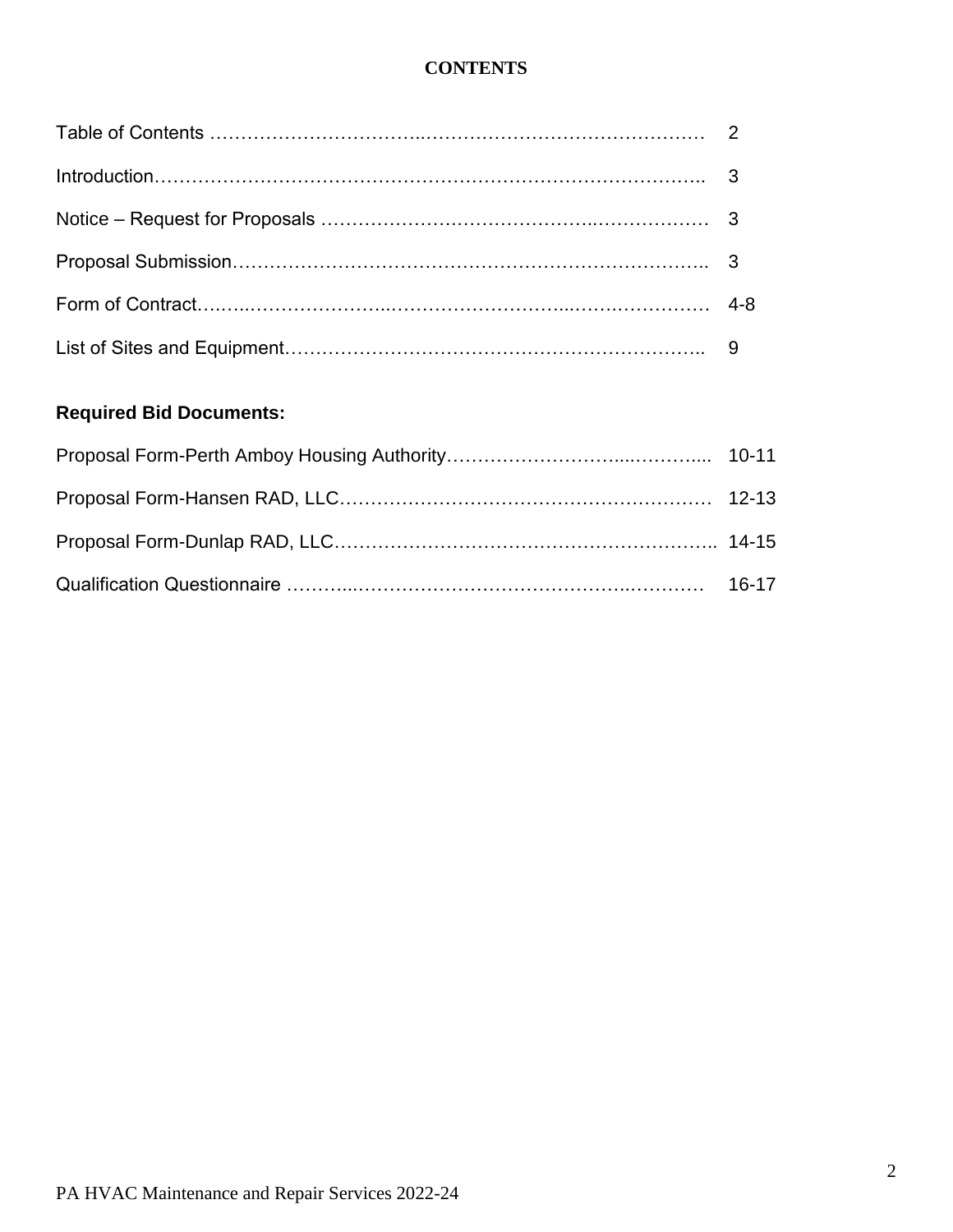### **Perth Amboy Housing Authority Request for Proposals HVAC Maintenance and Repair**

**Introduction -** The Housing Authority of the City of Perth Amboy (Authority) will receive proposals for heating, ventilation and air conditioning (HVAC) maintenance and repair services at its various public housing project sites in Perth Amboy, New Jersey. The sites, equipment and billing methods are listed herein.

The contract shall be for a two-year term, renewable for two additional one-year periods or one additional twoyear period provided both parties are in agreement and all terms remain the same.

Proposals will be received until 2:00 p.m. on June 7, 2022 at the offices of the Housing Authority, 881 Amboy Avenue, Perth Amboy, NJ 08861, at which time all offers will be evaluated.

**Notice- Request for Proposals**-The following notice has been advertised in the Home News Tribune:

#### **Public Notice-Request for Proposals**

The Housing Authority of the City of Perth Amboy (Authority) will receive proposals for heating, ventilation and air conditioning (HVAC) maintenance and repair services at its various public housing project sites located in Perth Amboy, New Jersey. The contract shall be for one two-year term, renewable for two additional oneyear periods or one additional two-year period provided both parties are in agreement and all terms remain the same.

Proposals will be received until 2:00 p.m. on June 7, 2022 prevailing time, at the offices of the Authority, 881 Amboy Avenue, PO Box 390, Perth Amboy, NJ 08862.

The written Request for Proposals may be downloaded from the Authority's website, [www.PerthAmboyHA.org.](http://www.perthamboyha.org/) All contract requirements and requirements for the proposal are described in the Request for Proposals. The Authority invites the participation of Minority-Owned Business Enterprises in this solicitation and reserves the right to reject any or all offers or to waive any informalities in this solicitation.

#### **Proposal Submission:**

1. Interested firms shall submit their proposal to the Perth Amboy Housing Authority, 881 Amboy Avenue, PO Box 390, Perth Amboy, NJ 08862 no later than 2:00 p.m. prevailing time on Tuesday, June 7, 2022 by mail or delivery.

- 2. Three Proposal Forms, Included herein.
- 3. Qualification Questionnaire
- 4. A Public Works Contractor Registration Certificate
- 5. A Business Registration Certificate (to be submitted before award date).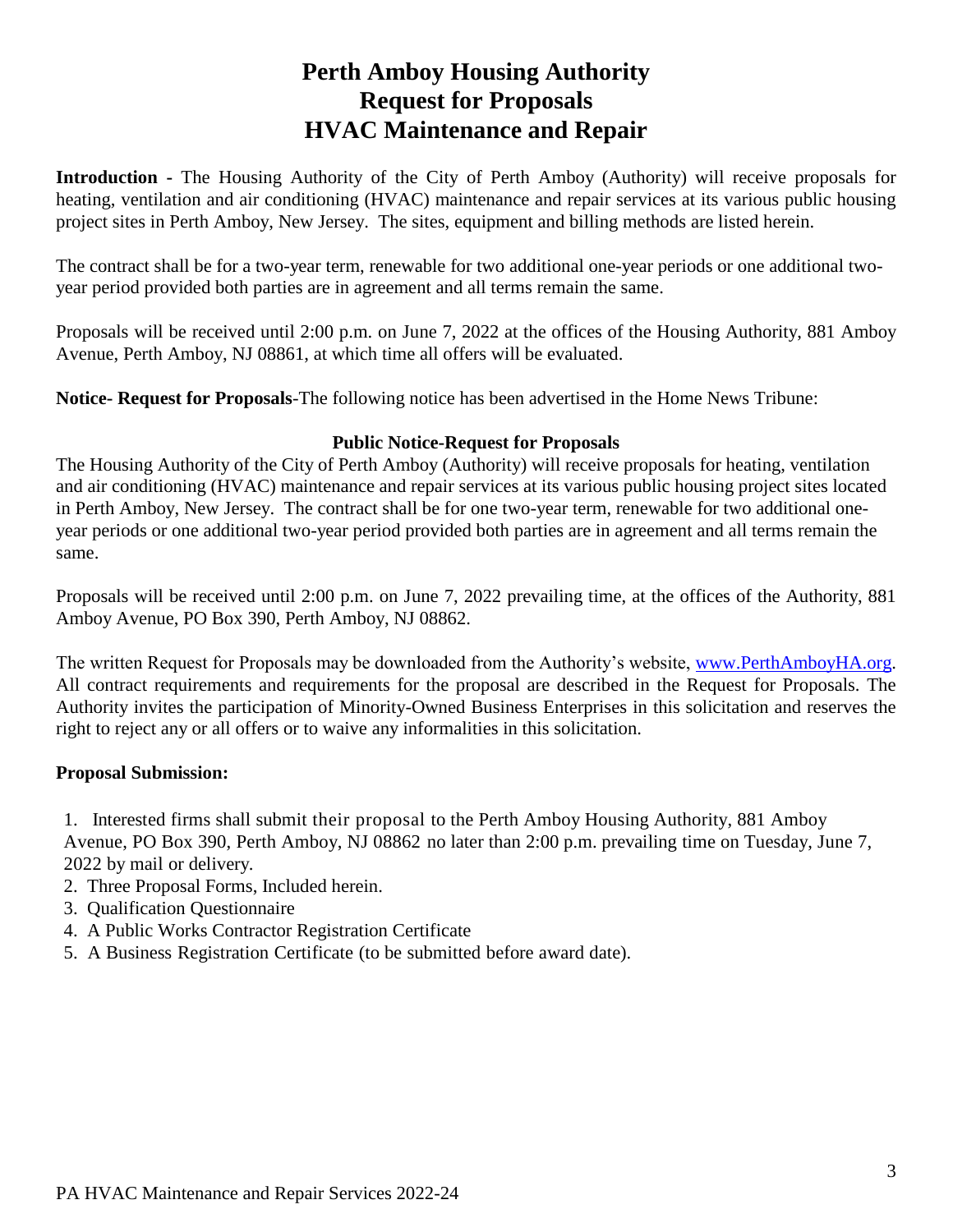#### **Form of Contract-SAMPLE-DO NOT SUBMIT) for Heating, Ventilation and Air-Conditioning Maintenance and Repair Services**

This **AGREEMENT** made this day of in the year by and between

(Name of Contractor) (Address)

hereinafter called the "Contractor," and the

Housing Authority of the City of Perth Amboy 881 Amboy Avenue, P.O. Box 390, Perth Amboy, New Jersey 08862 and Dunlap RAD, LLC 881 Amboy Avenue, P.O. Box 390, Perth Amboy, New Jersey 08862 and Hansen RAD, LLC 881 Amboy Avenue, P.O. Box 390, Perth Amboy, New Jersey 08862

#### *(One contract for each company above shall be executed)*

hereinafter called the "Authority".

**WITNESSETH** that the Contractor and the Authority for the consideration stated herein mutually agree as follows:

**Article 1. Statement of Services.** The Contractor shall furnish all labor materials, tools and equipment and shall perform and complete all work required for the maintenance and repair of the heating, ventilation and airconditioning equipment shown on Appendix A - Schedule of Equipment located at various sites owned by the Authority.

Periodic Maintenance Services: The Contractor shall provide the following periodic maintenance for all equipment at all sites:

On or about October 1, start up the gas-fired furnaces at all sites. Verify the operation of all parts and controls. Adjust and lubricate all components of the system in accordance with the manufacturers' maintenance schedules.

On or about May 1, start up the air conditioning systems at all sites. Verify the operation of the condensers, air handlers, and controls. Check for refrigerant leaks and level of refrigerant, and charge as needed. Adjust and lubricate all components of the system in accordance with the manufacturers' maintenance schedules.

At each seasonal start-up, inspect the following items or components and service in accordance with the manufacturers' instructions: all unit operations, power connections to the units, covers on electrical connections, gas connections to the units, access panels to equipment, fans, venting, VAV boxes, dampers, air filters, condensate pans and piping, insulation on condensate lines.

At each seasonal start-up and air filter change, clean accumulations of debris in and around all equipment. Change all air filters every two months. Two changes will be concurrent with the seasonal start-ups and servicing. Filters are to be Perfect Pleat or equal quality air filter, 1" panel, 100% virgin synthetic fiber, low resistance, MERV-6 performance.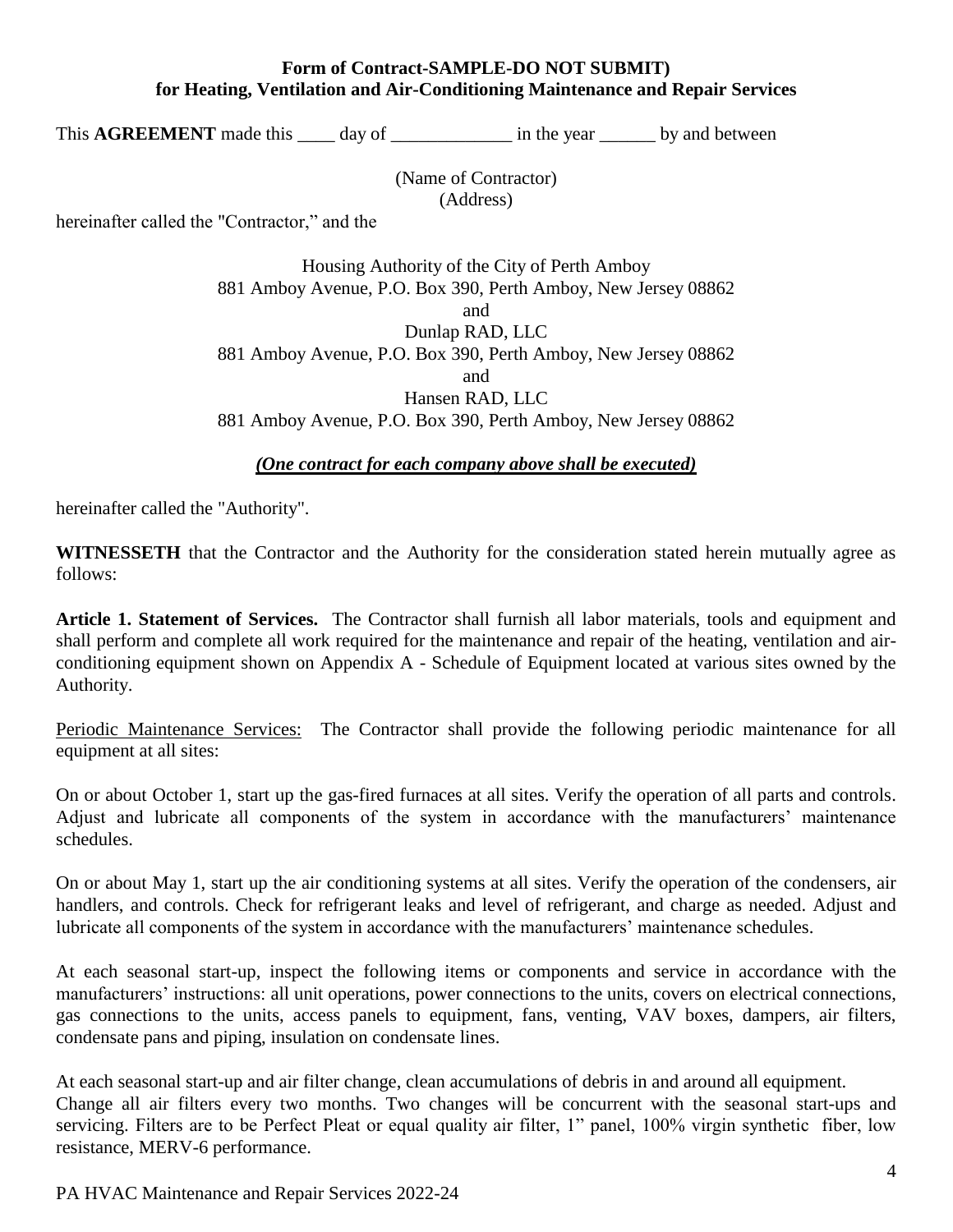Repair Services: Repair work shall be performed by the Contractor on an as-needed basis. The Authority makes no representation as to the amount of work that may be required during the contract period.

The Authority shall notify the Contractor of all repair work to be performed by means of a written work order. The Contractor shall be entitled to a minimum payment of two (2) hours labor charges for each completed work order. Labor charges shall be calculated based upon actual time spent at the housing project work site. No charges shall be made for travel or shop time. Fractions of hours shall be rounded up to the next hour.

Typically, work shall be performed during the Authority's standard business hours. However, the Contractor shall be available to respond to emergency work order requests during non-business hours.

The Contractor may perform or complete non-emergency work orders outside of standard business hours for the Contractor's convenience only if the Authority grants prior permission. For work performed under such circumstance, the Contractor will be compensated at the standard labor rates stated in Article 5 below.

The Contractor shall respond to an emergency work order within twenty-four (24) hours of the receipt of written notification and shall respond to a non-emergency work order within seventy-two (72) hours of written notification.

The Authority, at its discretion, may request an estimate from the Contractor of the labor and materials required to perform a work order. Estimates shall be provided at no cost to the Authority.

Upon completion of each work order, the Contractor shall present the completed written work order, indicating the actual time spent and materials used, to a designated representative of the Authority.

The Authority shall have the sole right and discretion to order repair work under his contract The Authority reserves the right to award work of a similar nature, through other procurement methods, to other contractors.

**Article 2. Work Requirements and Contractor's Responsibility.** The Contractor shall be responsible for furnishing all materials, equipment, labor and transportation necessary to perform work.

The Contractor shall be equipped to perform the work with all tools and equipment ordinarily and incidentally used in the performance of commercial heating, ventilation and air conditioning systems installation, service and repairs. If specialized equipment is required to perform a work order, the Contractor shall so notify the Authority. The Contractor shall obtain the Authority's approval for the use and applicable charges for such equipment prior to the Contractor's commencement of the work order or the Contractor's procurement of equipment.

All work shall be performed in accordance with federal, State, County and local statutes, regulations and codes presently established or as may be established during the term of this contract. If the Contractor performs any work contrary to any federal, State, County or local statute, ordinance, regulation or code, he shall assume full responsibility and shall bear any and all costs attributable thereto

The Contractor shall be responsible to apply for and secure any and all permits required by governing authorities to perform the work.

The Contractor shall be responsible for all materials delivered and work performed until completion and acceptance of each work order.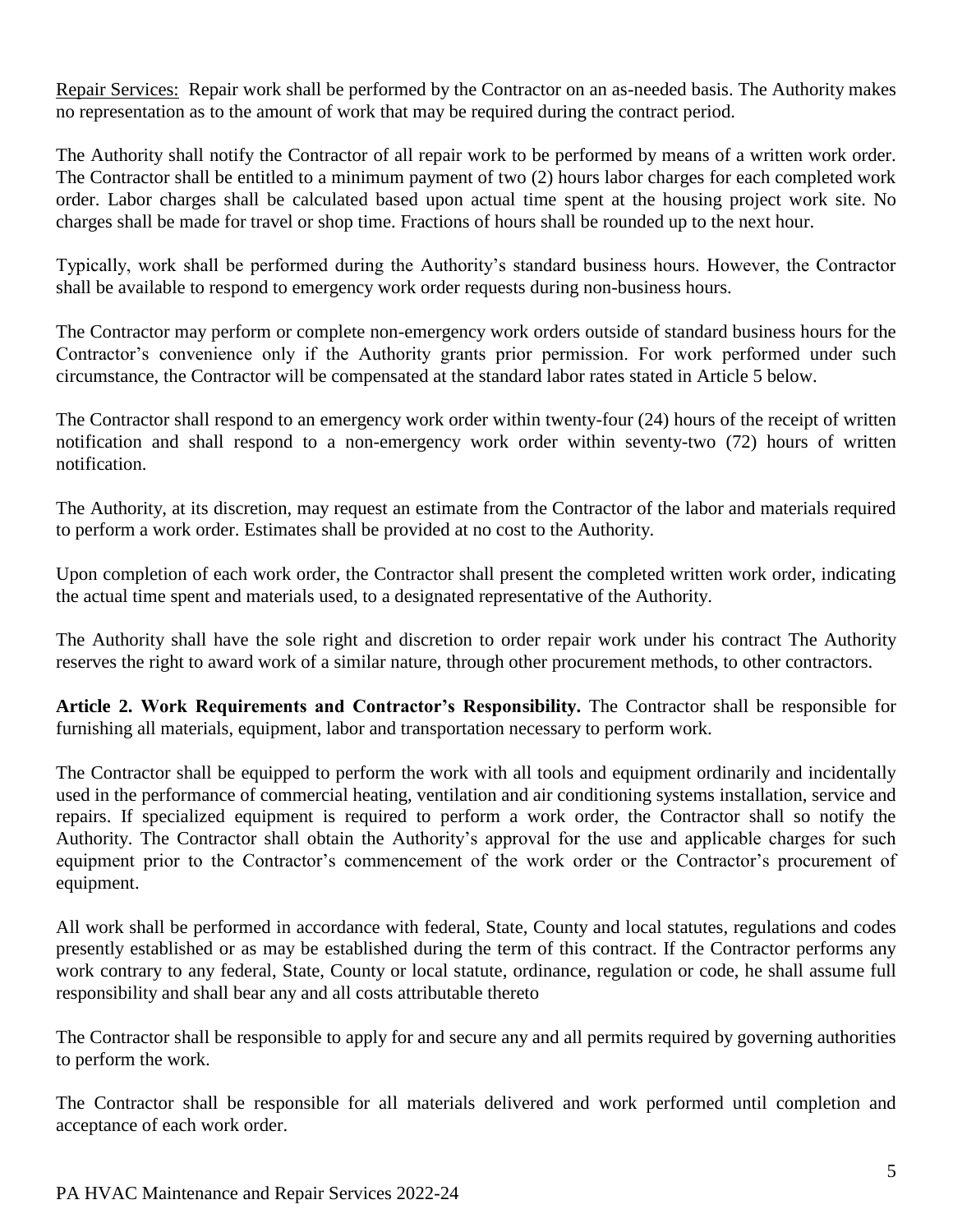The Contractor shall not sub-contract any work under this contract without express prior written approval of the Authority.

The Contractor shall at all times keep the work area orderly and free from accumulations of waste materials. After completing each work order, the Contractor shall remove all equipment materials and tools that are not the property of the Authority and leave the work area in a neat, clean and orderly condition.

The Contractor shall be responsible for all damages to persons or property that occur as a result of the Contractor's fault or negligence, and shall take all necessary health and safety precautions to protect the work, the workers, the public, and the property of others. The Contractor shall hold and save the Authority, its officers and agents, free and harmless from liability of any nature occasioned by the Contractor's performance.

**Article 3. Term of Contract.** This contract shall extend for a period of two years, July 1, 2014 through June 30, 2016. The contract shall be renewable for two additional one-year periods at the sole option of the Authority and at the same price and rates stated in **Article 4.,** following.

**Article 4. Contract Price, Rates and Payments.** The Authority shall pay the Contractor a total fixed price of \_\_\_\_\_\_\_\_\_\_\_\_ dollars (\$\_\_\_\_\_.\_\_) **per year** inclusive of all labor, materials, tools and equipment, for all periodic maintenance services, payable in accordance with the following schedule:

| For heating season start-up and maintenance:          | $dollars(\S \t. )$ ;       |
|-------------------------------------------------------|----------------------------|
| For interim change of air filters:                    | $dollars(\$$ . $);$        |
| For interim change of air filters:                    | $dollars(\text{\$} \_\_).$ |
| For air conditioning season start-up and maintenance: | $dollars(\S \t. )$ ;       |
| For interim change of air filters:                    | $dollars(\$\_\_$           |
| For interim change of air filters:                    | $dollars$ (\$              |

The Authority shall make payments for periodic maintenance work upon the completion of work by the Contractor and the presentation of an invoice. Payment shall be due within 30 days of receipt of the invoice by the Housing Authority.

The Authority shall pay the Contractor for repair work at the labor rates shown below. The rates shall be inclusive of all costs for labor, tools and equipment. The Authority shall also reimburse the Contractor for the actual cost of materials and approved specialized equipment plus a mark-up of ten percent (10%) of these costs.

The Authority shall pay the Contractor for work performed during the Authority's business hours, Monday to Friday, 7:00 a.m. to 4:30 p.m., exclusive of holidays, at the following rates.

#### Standard Labor Rates

| <b>HVAC</b> Technician: | dollars and | cents (\$<br>) per hour.                                                    |
|-------------------------|-------------|-----------------------------------------------------------------------------|
| Laborer:                | dollars and | cents (\$<br>$\left( \begin{array}{c} 1 \\ 1 \end{array} \right)$ per hour. |

The Authority shall pay the Contractor for work performed at all other times at the following rates, unless work is performed at such times for the Contractor's convenience.

Premium Labor Rates:

HVAC Technician: \_\_\_\_\_\_\_\_\_\_\_\_\_\_\_\_\_\_\_\_\_\_\_\_ dollars and \_\_\_\_\_\_\_\_ cents (\$\_\_.\_\_) per hour. Laborer: \_\_\_\_\_\_\_\_\_\_\_\_\_\_\_\_\_\_\_\_\_\_\_\_\_\_\_\_\_\_\_\_ dollars and \_\_\_\_\_\_\_\_ cents (\$\_\_. \_\_) per hour.

PA HVAC Maintenance and Repair Services 2022-24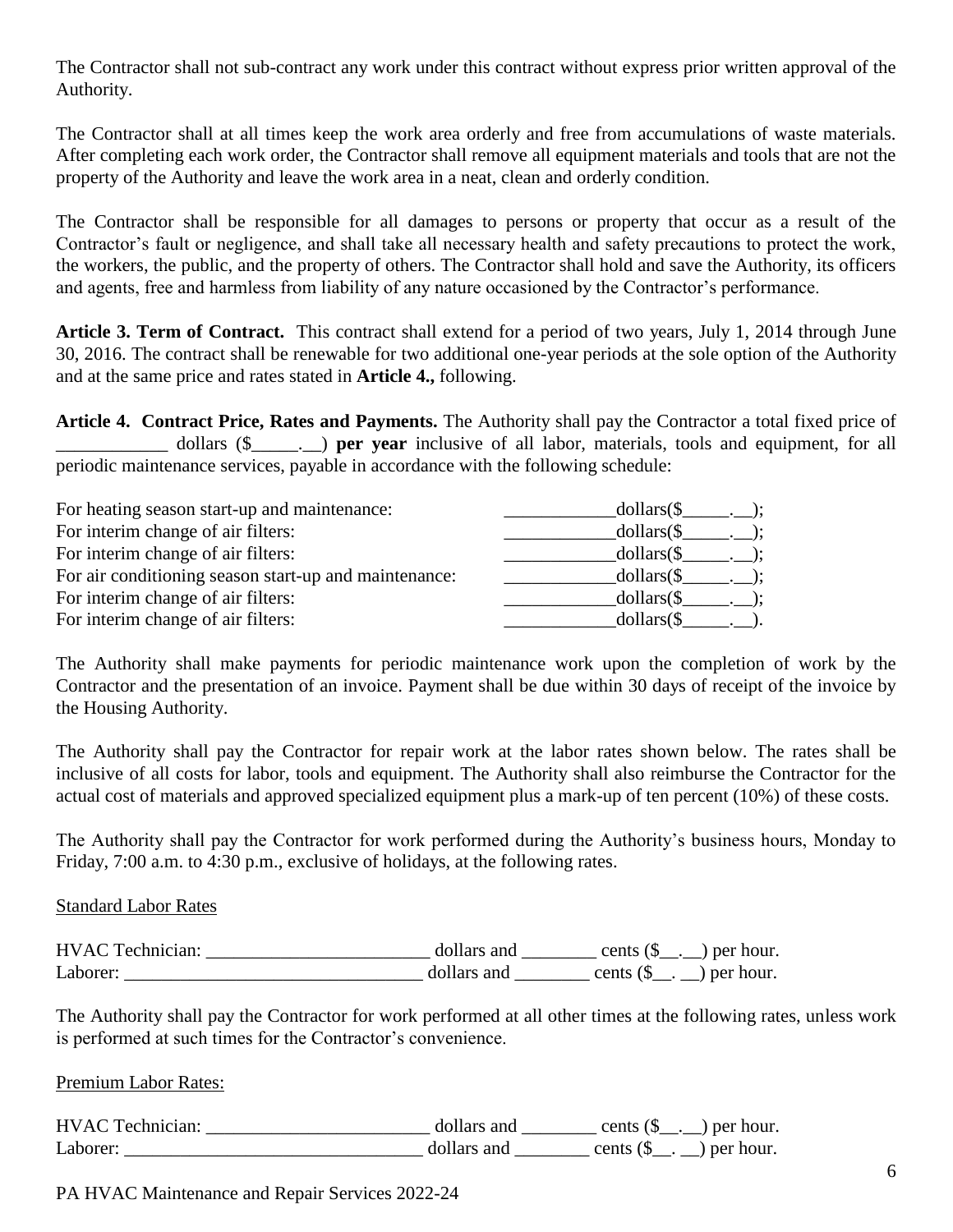The Housing Authority shall make payments for repair work upon the completion of work by the Contractor and the presentation of an invoice. The invoice must be accompanied by completed work orders signed by a representative of the Authority, and paid receipts for material and approved specialized equipment costs. Payment shall be due within 30 days of receipt of the invoice by the Housing Authority.

**Article 5. Insurance.** Before performing any work, the Contractor shall furnish the Authority with certificates of insurance showing the following insurance is in force and will insure all operations under the Contract:

- 1. Workers' Compensation, in accordance with New Jersey Workers' Compensation laws.
- 2. Commercial General Liability with a combined single limit for bodily injury and property damage of not less than \$2,000,000.00 per occurrence to protect the Contractor and the Authority against claims for bodily injury or death and damage to the property of others. This shall cover the use of all equipment, hoists, and vehicles on the site(s) not covered by Automobile Liability under (3) below. If the Contractor has a "claims-made" policy, then the following additional requirements apply: the policy must provide a "retroactive date" which must be on or before the execution date of the Contract, and the extended reporting period may not be less than five years following the completion date of the Contract.
- 3. Automobile Liability on owned on owned and non-owned motor vehicles used on the site(s) or in connection therewith for a combined single limit for bodily injury and property damage of not less than \$500,000.000 per occurrence.

All Insurance shall be carried with companies which are financially responsible and admitted to do business in the State of New Jersey. If any such insurance is due to expire during the construction period, the Contractor shall not permit the coverage to lapse and shall furnish evidence of coverage to the Authority. All certificates of insurance, as evidence of coverage, shall provide that no coverage maybe canceled or non-renewed by the insurance company until at least 30 days prior written notice has been given to the Housing Authority.

**Article 6. New Jersey Business Registration Requirements.** The contractor shall provide to the Authority proof of the contractor's business registration with the New Jersey Division of Taxation. This document is required component of the bid package. Bids received without the business registration is considered a nonwaivable defect and the bid will be rejected.

The contractor shall provide written notice to its subcontractors and suppliers of the responsibility to submit proof of business registration to the contractor. The requirement of proof of business registration extends down through all levels (tiers) of the project.

Before final payment on the contract is made by the Authority, the contractor shall submit an accurate list and the proof of business registration of each subcontractor or supplier used in the fulfillment of the contract, or shall attest that no subcontractors were used.

For the term of this Agreement, the contractor and each of its affiliates and a subcontractor and each of its affiliates [N.J.S.A. 52:32-49(g)(3)] shall collect and remit to the Director, New Jersey Division of Taxation, the use tax pursuant to the Sales and Use Tax Act on all sales of tangible personal property delivered into this State, regardless of whether the tangible personal property is intended for a contract with a contracting agency.

A business organization that fails to provide a copy of a business registration as required pursuant to section 1 of P.L. 2001, c.34 (C.52:32-44 et al.) or subsection e. or f. of section 92 of

P.L. 1977, c.110 (C.5:12-92), or that provides false business registration under the requirements of either of those sections, shall be liable for a penalty of \$25 for each day of violation, not to exceed \$50,000 for each business registration copy not properly provided under a contract with a contracting agency.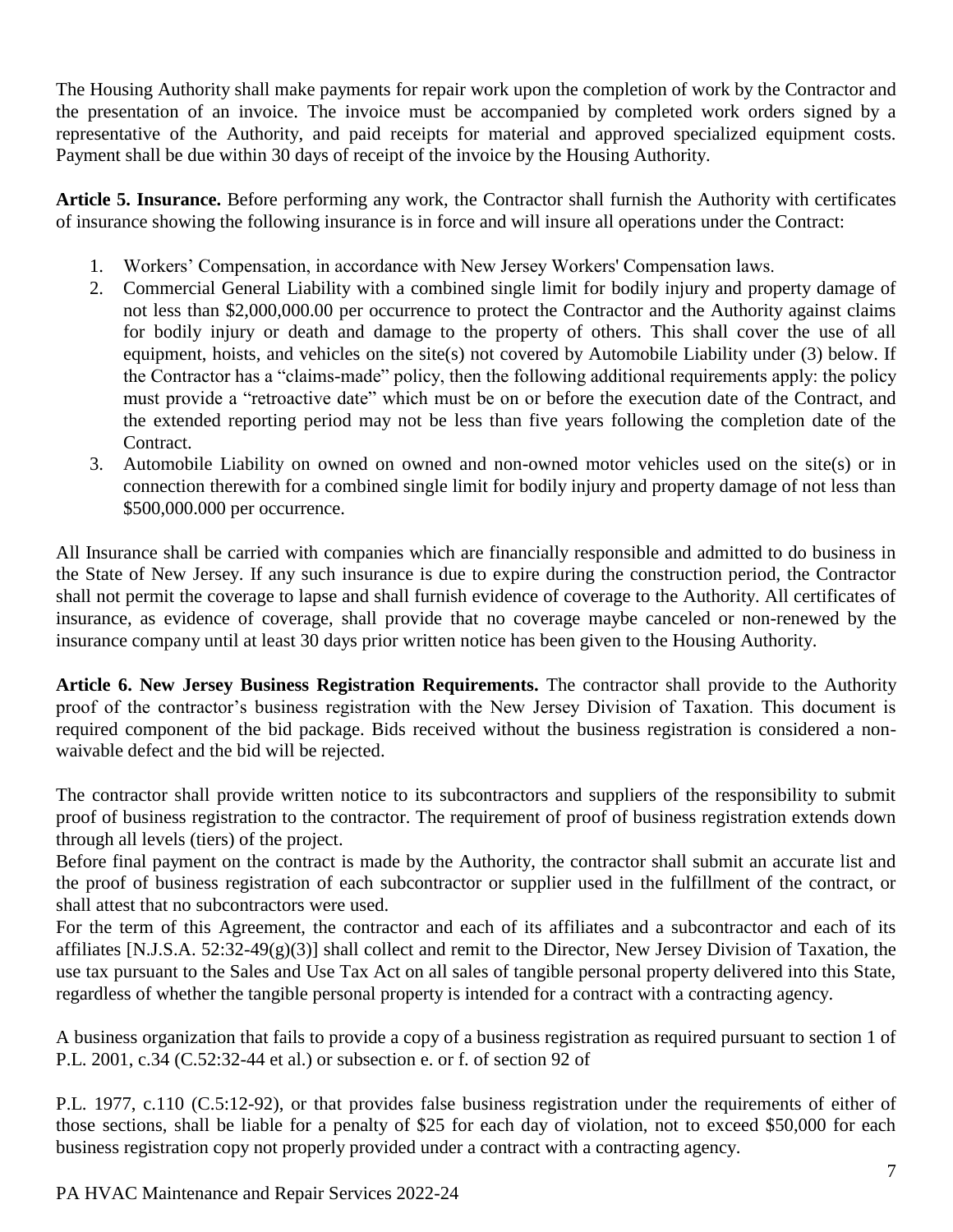**Article 7. Contract Documents.** Contract Documents shall consist of the following component parts:

- 1. This instrument; and
- 2. Appendix A Equipment Schedule; and
- 3. Proosal submitted by the Contractor dated June 7, 2022; and
- 4. Addenda (if any).

This instrument together with the document enumerated in this Article form the Contract, and they are fully a part of the Contract as if hereto attached or herein repeated. In the event that any provision in one of the component parts of the Contract conflicts with any provision of any other component part, the provision in the component part first enumerated in this Article 7 shall govern, except as otherwise specifically stated.

**IN WITNESS WHEREOF,** the parties hereto have caused this instrument to be executed the date and year first above written.

In the presence of:

|                     | by                                           |
|---------------------|----------------------------------------------|
|                     | (Name)                                       |
|                     | (Title)                                      |
|                     | (Company Name)                               |
|                     | (Phone)                                      |
| In the presence of: |                                              |
|                     |                                              |
|                     |                                              |
|                     |                                              |
|                     | by                                           |
|                     | Douglas G. Dzema, PHM                        |
|                     | <b>Executive Director</b>                    |
|                     | Housing Authority of the City of Perth Amboy |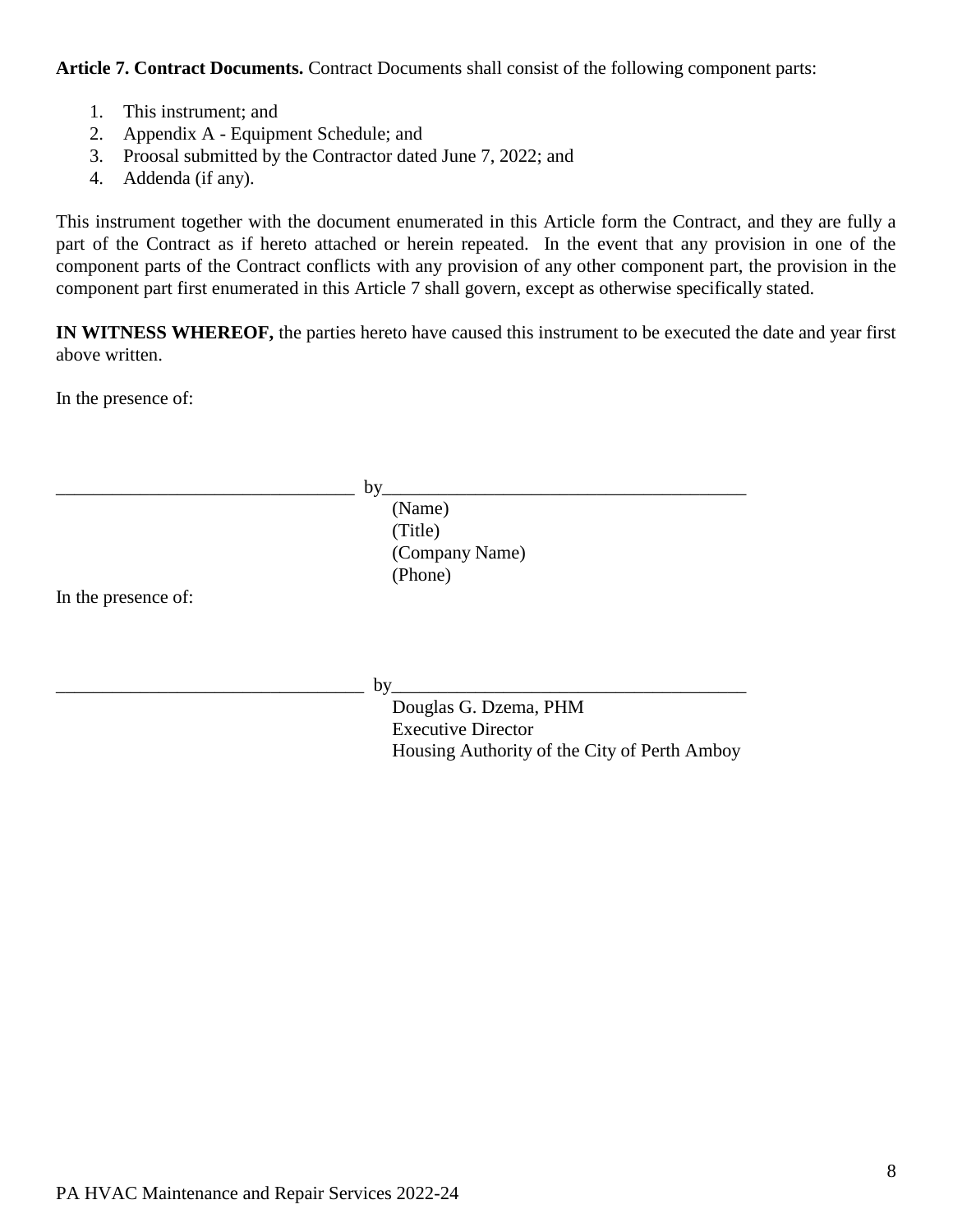#### **Appendix A Equipment Schedule**

#### Location: **Housing Authority Offices, 881 Amboy Avenue (billed to Perth Amboy Housing Authority)**

The following air conditioning condenser units are located on a flat roof, 12'above grade.

| 5 ton Trane 12 SEER<br>$ACC-1$  |  |
|---------------------------------|--|
| $ACC-2$<br>5-ton Trane 11 SEER  |  |
| $ACC-3$<br>5-ton Trane 11 SEER  |  |
| ACC-4<br>5-ton Trane, 11 SEER   |  |
| $ACC-5$<br>3-ton Trane, 12 SEER |  |
| $ACC-6$<br>5-ton Trane, 11 SEER |  |
| $ACC-7$<br>3 ton Trane 12 SEER  |  |

The following air handler units, AH-1, 3 & 4, are located in an attic accessed through an outside roof hatch.

AH-2, 5, 6 & 7 units are located in the attic areas of the building accessed by ladder from inside the building.

| $AH-1$ | 120,000BTU, gas fired, Trane, high efficiency, (1) unit filter   |
|--------|------------------------------------------------------------------|
| $AH-2$ | 120,000BTU, gas fired, Trane, std, efficiency, (1) unit filter   |
| $AH-3$ | Air Handler, only, Carrier, std. efficiency, (1) unit filter     |
| $AH-4$ | 120,00BTU, gas fired, Carrier, std. efficiency, (1) unit filter  |
| $AH-5$ | 80,000BTU, gas fired, Carrier, std. efficiency, (1) unit filter  |
| $AH-6$ | 100,000BTU, gas fired, Carrier, std. efficiency, (1) unit filter |
| $AH-7$ | 80,000BTU, gas fired, Trane, std. efficiency, (1) unit filter    |

Controls: Primarily Honeywell, programmable stat. Section 8 offices are controlled by a Trane VariTrac Central Control Panel that communicates with (11) VAV boxes. Management offices controlled by Trane Tracker 24.

#### Location: **Lautenberg Community Center, 500 Dobranski Drive (billed to Dunlap RAD, LLC)**

1 Carrier Model 48SS018-060 located on the pitched roof of a single story building 60,000 BTU, Standard Efficiency 3-ton cooling, 10 SEER

#### Location: **Wesley T. Hansen Apartments, 415 Fayette Street (billed to Hansen RAD, LLC)**

Community Room: 2 zones, split system

1 Goodman air handler located in drop ceiling above the community room

1 Goodman 3-ton outdoor condensing unit located outside the community room

1 York air handler located in drop ceiling above the community room

1 York 3-ton outdoor condensing unit located outside the community room

#### Clinic, 1 zone, split system

1 Trane air handler with electric coil located in drop ceiling above the clinic

1 Trane XB-12 3-ton outdoor condensing unit located outside the clinic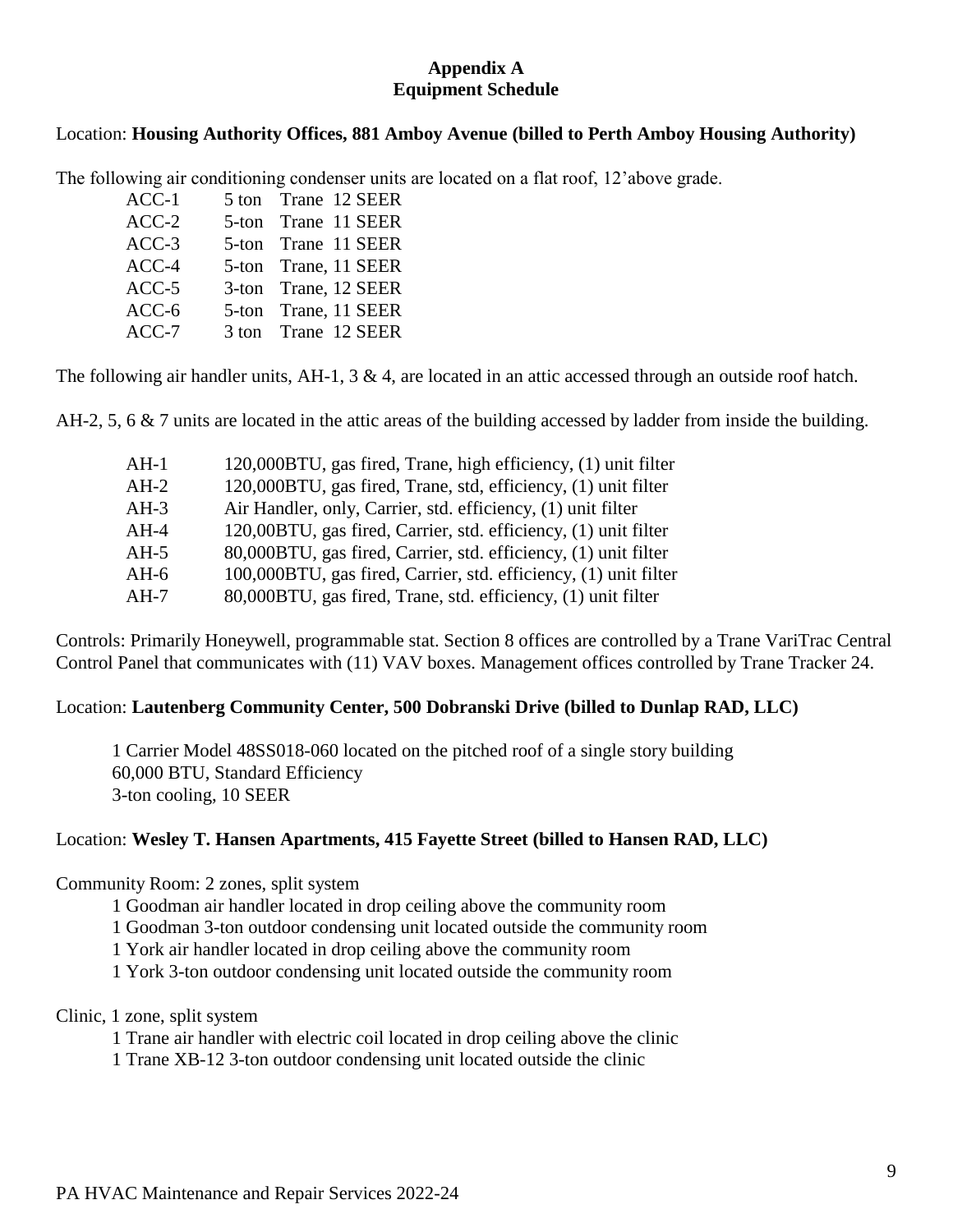#### **Proposal**

#### Proposal for: Dunlap RAD, LLC, 881 Amboy Ave Heating Ventilation and Air-Conditioning Maintenance and Repair Services

#### FROM:

| Company Name of Offeror           | Federal ID# |
|-----------------------------------|-------------|
| <b>Street Address</b>             |             |
| City, State - Zip Code            |             |
| Contact Name and Telephone Number |             |

Contact Fax # / Email Address

1. The undersigned, having read all Specifications and addenda, if any, and having investigated the local conditions affecting the cost of the work, hereby propose to furnish all labor, materials, services, equipment and related items to complete all work for heating, ventilation and air conditioning maintenance and repair services in accordance therewith at the following price and labor rates:

#### **Periodic Maintenance Services, Fixed Price:**

| Heating season start-up and maintenance (Dunlap RAD, LLC):                                                                                                                                                                                                               |                              |                                                                        |  |
|--------------------------------------------------------------------------------------------------------------------------------------------------------------------------------------------------------------------------------------------------------------------------|------------------------------|------------------------------------------------------------------------|--|
|                                                                                                                                                                                                                                                                          | $\longrightarrow$ dollars(\$ |                                                                        |  |
| Air conditioning season start-up and maintenance:                                                                                                                                                                                                                        |                              |                                                                        |  |
|                                                                                                                                                                                                                                                                          | $\longrightarrow$ dollars(\$ |                                                                        |  |
| Interim change of air filters (each):                                                                                                                                                                                                                                    |                              |                                                                        |  |
| $\text{dollars}(\text{\$}\_\_\_\_)\ X \ 4 = \_\_\_\_\_\_\_\_$ dollars(\$\omega_{\math}{\math}\$\sqrt{\math}\$\sqrt{\math}\$\sqrt{\math}\$\sqrt{\math}\$\sqrt{\math}\$\sqrt{\math}\$\sqrt{\math}\$\sqrt{\math}\$\sqrt{\math}\$\sqrt{\math}\$\sqrt{\math}\$\sqrt{\math}\$\ |                              |                                                                        |  |
|                                                                                                                                                                                                                                                                          |                              |                                                                        |  |
| <b>Hourly Labor Rates for Repair Services:</b>                                                                                                                                                                                                                           |                              |                                                                        |  |
| <b>HVAC Technician Standard Rate:</b>                                                                                                                                                                                                                                    |                              |                                                                        |  |
| $\frac{1}{\text{dollars and } \underline{\hspace{1cm}}}$ cents $(\$\underline{\hspace{1cm}},\underline{\hspace{1cm}})$ per hour.                                                                                                                                         |                              |                                                                        |  |
| Laborer, Standard Rate:                                                                                                                                                                                                                                                  |                              |                                                                        |  |
|                                                                                                                                                                                                                                                                          |                              | $\text{\_dollars and}\_\_\_\_\_\$ cents $(\$ \_\_\_\_\_\_\)$ per hour. |  |
| HVAC Technician, Premium Rate:                                                                                                                                                                                                                                           |                              | $\text{\_dollars and}\_\_\_\_\_\$ cents $(\$ \_\_\_\_\_\_\)$ per hour. |  |
| Laborer, Premium Rate:                                                                                                                                                                                                                                                   |                              |                                                                        |  |
| 2. The offeror acknowledges the receipt of the following addenda, if any, issued by the Housing Authority:                                                                                                                                                               |                              |                                                                        |  |
|                                                                                                                                                                                                                                                                          |                              |                                                                        |  |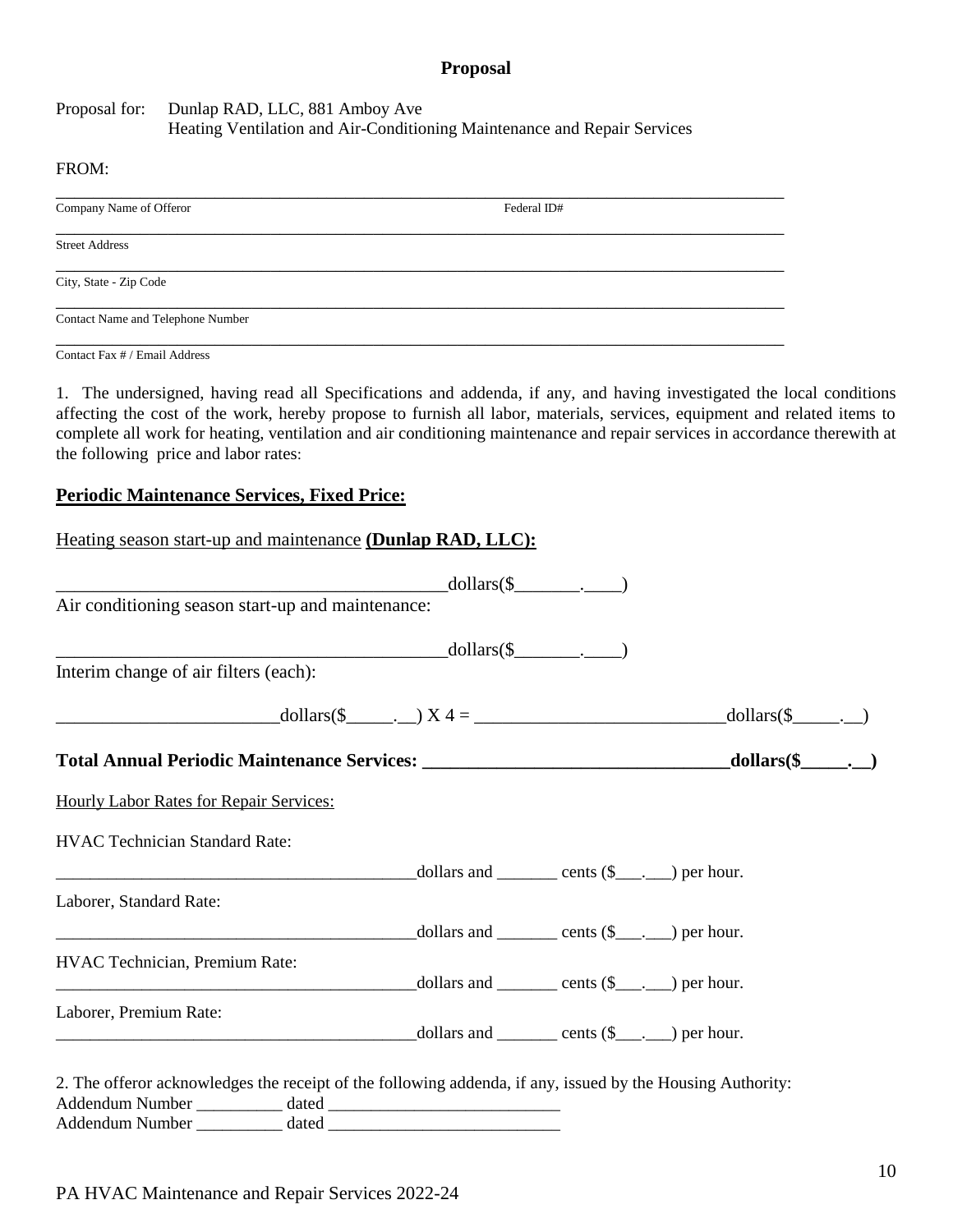3. The names and address of persons interested as principals or as stockholders in this Proposal are as follows. (If the offeror is a corporation or partnership, list all persons who have 10 percent or more ownership in the corporation or partnership.)

| Full Name Address % of ownership |  |
|----------------------------------|--|
|                                  |  |
| Full Name Address % of Ownership |  |
|                                  |  |
|                                  |  |
| Full Name Address % of ownership |  |

\_\_\_\_\_\_\_\_\_\_\_\_\_\_\_\_\_\_\_\_\_\_\_\_\_\_\_\_\_\_\_\_\_\_\_\_\_\_\_\_\_\_\_\_\_\_\_\_\_\_\_\_\_\_\_\_\_\_\_\_\_\_\_\_\_\_\_\_\_\_\_\_\_\_\_\_\_\_

The offeror shall state on the line below, whether or not he is a citizen of the United States, and in the case of a partnership, whether or not all partners are citizens of the United States.

4. This Proposal is accompanied by the Qualification Questionnaire, Business Registration Certificate and Public Works Contractor Registration Certificate

5. In submitting this proposal, it is understood that the Housing Authority of the City of Perth Amboy reserves the right to reject any and all offers. If written notice of the acceptance of this proposal is mailed, telegraphed or delivered to the undersigned within 60 days after the opening thereof, or at any time thereafter before this proposal is withdrawn, the undersigned agrees to execute and deliver a Contract in prescribed form within 10 days after the contract is presented to him for signature.

#### **AFFIDAVIT**

|                                                                                                    | SS.                                                                                                               |
|----------------------------------------------------------------------------------------------------|-------------------------------------------------------------------------------------------------------------------|
| being first duly sworn deposes and says:<br>(Individual's name)                                    |                                                                                                                   |
|                                                                                                    |                                                                                                                   |
| Amboy, New Jersey; that all statements contained in this proposal are true, accurate and complete. | the party making the foregoing proposal for HVAC maintenance and repair services at public housing sites in Perth |
|                                                                                                    | (Signature of Bidder)                                                                                             |
| Subscribed and sworn to before me, this _____ day of _________________________ in the year ______. |                                                                                                                   |
|                                                                                                    | Notary Public                                                                                                     |
| Date                                                                                               |                                                                                                                   |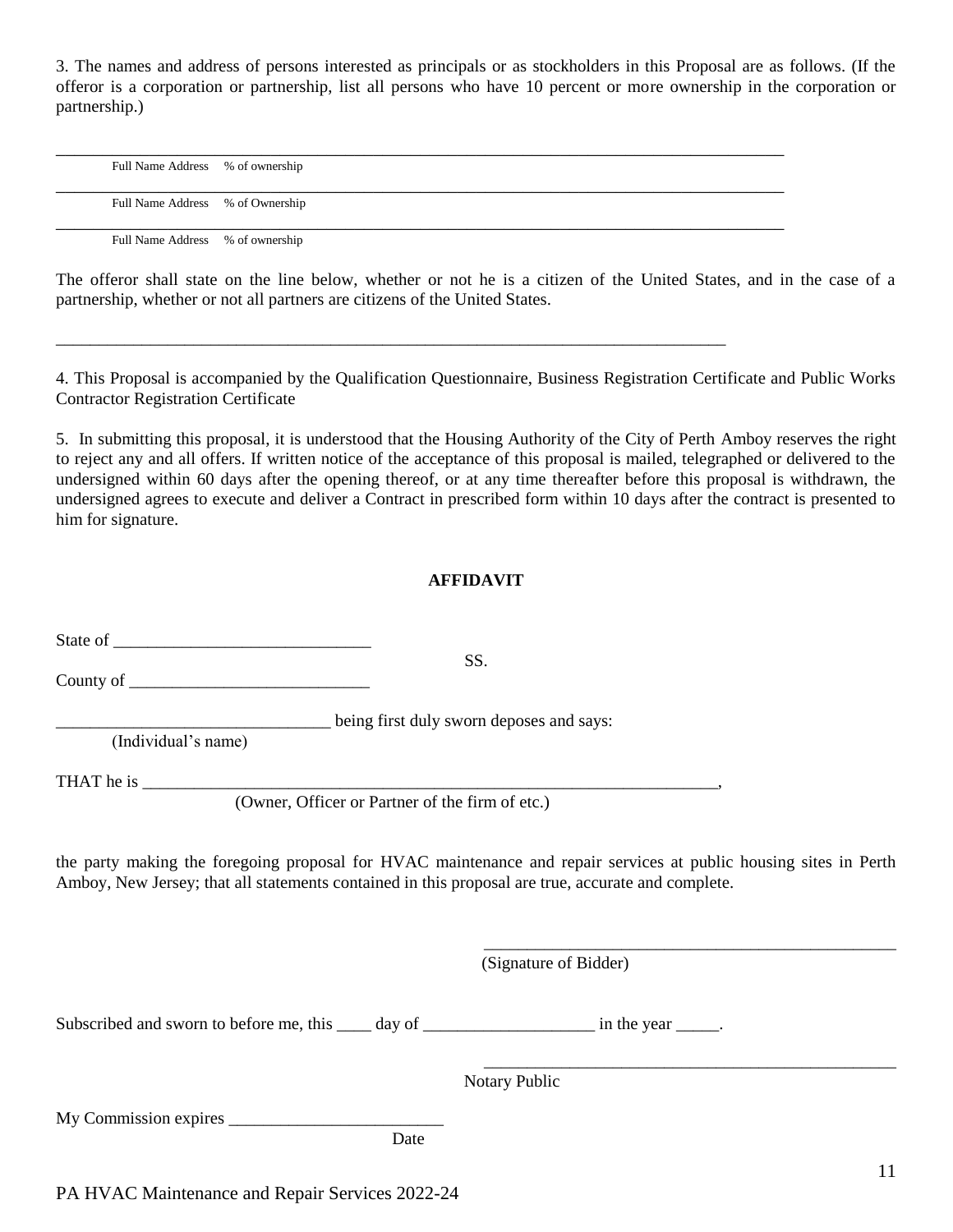#### **Proposal**

Proposal for: Perth Amboy Housing Authority, 881 Amboy Ave Heating Ventilation and Air-Conditioning Maintenance and Repair Services

\_\_\_\_\_\_\_\_\_\_\_\_\_\_\_\_\_\_\_\_\_\_\_\_\_\_\_\_\_\_\_\_\_\_\_\_\_\_\_\_\_\_\_\_\_\_\_\_\_\_\_\_\_\_\_\_\_\_\_\_\_\_\_\_\_\_\_\_\_\_\_\_\_\_\_\_\_\_

\_\_\_\_\_\_\_\_\_\_\_\_\_\_\_\_\_\_\_\_\_\_\_\_\_\_\_\_\_\_\_\_\_\_\_\_\_\_\_\_\_\_\_\_\_\_\_\_\_\_\_\_\_\_\_\_\_\_\_\_\_\_\_\_\_\_\_\_\_\_\_\_\_\_\_\_\_\_

\_\_\_\_\_\_\_\_\_\_\_\_\_\_\_\_\_\_\_\_\_\_\_\_\_\_\_\_\_\_\_\_\_\_\_\_\_\_\_\_\_\_\_\_\_\_\_\_\_\_\_\_\_\_\_\_\_\_\_\_\_\_\_\_\_\_\_\_\_\_\_\_\_\_\_\_\_\_

\_\_\_\_\_\_\_\_\_\_\_\_\_\_\_\_\_\_\_\_\_\_\_\_\_\_\_\_\_\_\_\_\_\_\_\_\_\_\_\_\_\_\_\_\_\_\_\_\_\_\_\_\_\_\_\_\_\_\_\_\_\_\_\_\_\_\_\_\_\_\_\_\_\_\_\_\_\_

#### FROM:

Company Name of Offeror Federal ID#

Street Address

City, State - Zip Code

Contact Name and Telephone Number

\_\_\_\_\_\_\_\_\_\_\_\_\_\_\_\_\_\_\_\_\_\_\_\_\_\_\_\_\_\_\_\_\_\_\_\_\_\_\_\_\_\_\_\_\_\_\_\_\_\_\_\_\_\_\_\_\_\_\_\_\_\_\_\_\_\_\_\_\_\_\_\_\_\_\_\_\_\_ Contact Fax # / Email Address

1. The undersigned, having read all Specifications and addenda, if any, and having investigated the local conditions affecting the cost of the work, hereby propose to furnish all labor, materials, services, equipment and related items to complete all work for heating, ventilation and air conditioning maintenance and repair services in accordance therewith at the following price and labor rates:

#### **Periodic Maintenance Services, Fixed Price:**

| Heating season start-up and maintenance (Management Office):                                                                                                                                                                                         |  |  |
|------------------------------------------------------------------------------------------------------------------------------------------------------------------------------------------------------------------------------------------------------|--|--|
| $\longrightarrow$ dollars(\$                                                                                                                                                                                                                         |  |  |
| Air conditioning season start-up and maintenance:                                                                                                                                                                                                    |  |  |
| $\longrightarrow$ dollars(\$                                                                                                                                                                                                                         |  |  |
| Interim change of air filters (each):                                                                                                                                                                                                                |  |  |
| $\text{dollars}(\text{\$}\_\_\_)$ $X4 = \_\_\_\_\_\_$ dollars(\formation) and \text{\bmation}{\bmation}} and \text{\bmation}} and \text{\bmation}} and \text{\bmation}} and \text{\bmation}} and \text{\bmation}} and \text{\bmation}} and \text{\bm |  |  |
|                                                                                                                                                                                                                                                      |  |  |
| <b>Hourly Labor Rates for Repair Services:</b>                                                                                                                                                                                                       |  |  |
| <b>HVAC Technician Standard Rate:</b>                                                                                                                                                                                                                |  |  |
| $\frac{1}{2}$ dollars and $\frac{1}{2}$ cents (\$) per hour.                                                                                                                                                                                         |  |  |
| Laborer, Standard Rate:                                                                                                                                                                                                                              |  |  |
| $\frac{1}{\text{dollars and } \text{cents }(\text{\$})\text{ per hour.}}$                                                                                                                                                                            |  |  |
| HVAC Technician, Premium Rate:<br>$\text{collars}$ and $\text{cents } (\$ \_\_\_.)$ per hour.                                                                                                                                                        |  |  |
| Laborer, Premium Rate:                                                                                                                                                                                                                               |  |  |
| 2. The offeror acknowledges the receipt of the following addenda, if any, issued by the Housing Authority:                                                                                                                                           |  |  |
|                                                                                                                                                                                                                                                      |  |  |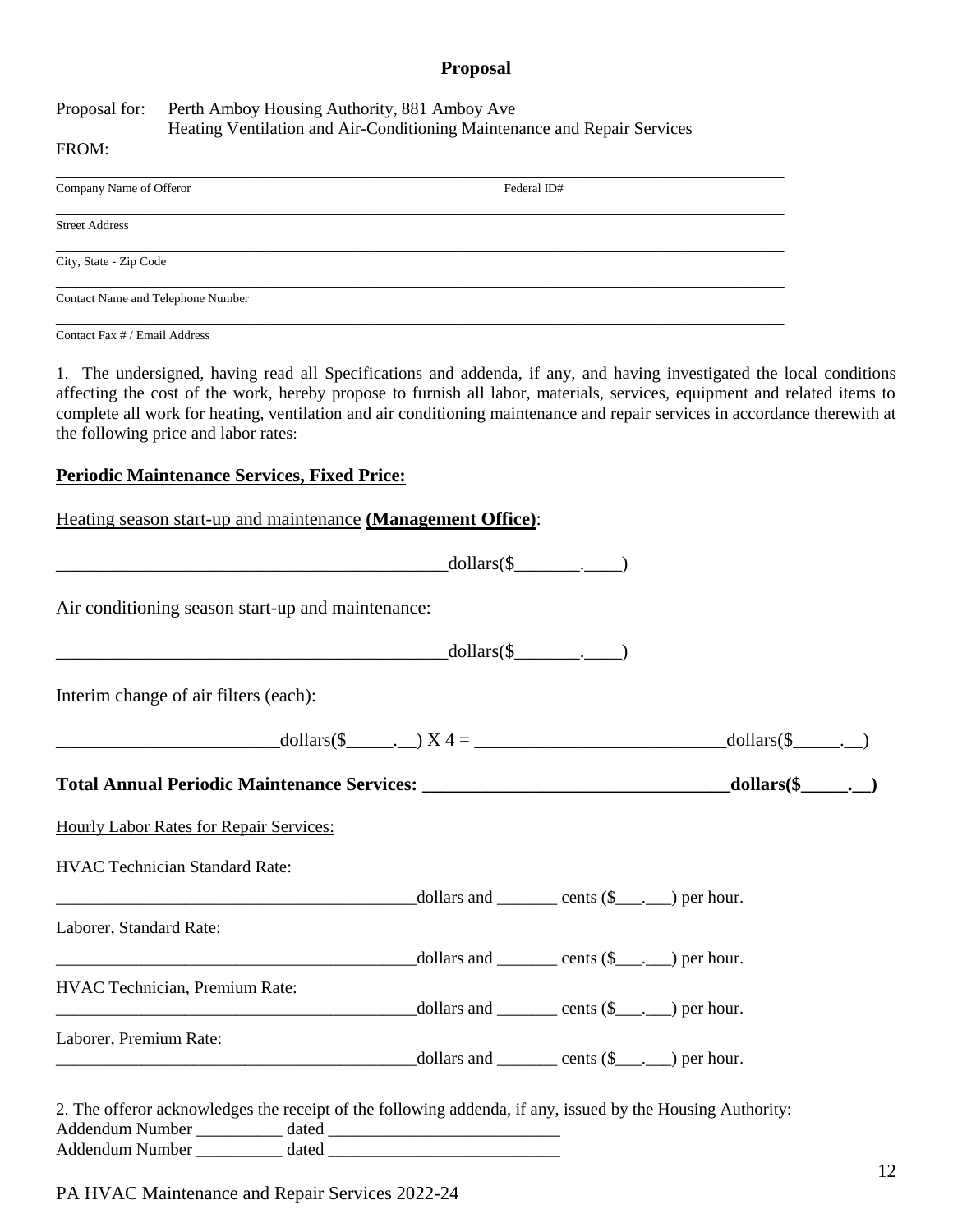3. The names and address of persons interested as principals or as stockholders in this Proposal are as follows. (If the offeror is a corporation or partnership, list all persons who have 10 percent or more ownership in the corporation or partnership.)

| Full Name Address % of ownership |  |
|----------------------------------|--|
|                                  |  |
| Full Name Address % of Ownership |  |
|                                  |  |
| Full Name Address % of ownership |  |

\_\_\_\_\_\_\_\_\_\_\_\_\_\_\_\_\_\_\_\_\_\_\_\_\_\_\_\_\_\_\_\_\_\_\_\_\_\_\_\_\_\_\_\_\_\_\_\_\_\_\_\_\_\_\_\_\_\_\_\_\_\_\_\_\_\_\_\_\_\_\_\_\_\_\_\_\_\_

The offeror shall state on the line below, whether or not he is a citizen of the United States, and in the case of a partnership, whether or not all partners are citizens of the United States.

4. This Proposal is accompanied by the Qualification Questionnaire, Business Registration Certificate and Public Works Contractor Registration Certificate

5. In submitting this proposal, it is understood that the Housing Authority of the City of Perth Amboy reserves the right to reject any and all offers. If written notice of the acceptance of this proposal is mailed, telegraphed or delivered to the undersigned within 60 days after the opening thereof, or at any time thereafter before this proposal is withdrawn, the undersigned agrees to execute and deliver a Contract in prescribed form within 10 days after the contract is presented to him for signature.

#### **AFFIDAVIT**

SS.

State of

County of  $\_\_$ 

being first duly sworn deposes and says:

(Individual's name)

THAT he is \_\_\_\_\_\_\_\_\_\_\_\_\_\_\_\_\_\_\_\_\_\_\_\_\_\_\_\_\_\_\_\_\_\_\_\_\_\_\_\_\_\_\_\_\_\_\_\_\_\_\_\_\_\_\_\_\_\_\_\_\_\_\_\_\_\_\_,

(Owner, Officer or Partner of the firm of etc.)

the party making the foregoing proposal for HVAC maintenance and repair services at public housing sites in Perth Amboy, New Jersey; that all statements contained in this proposal are true, accurate and complete.

(Signature of Bidder)

\_\_\_\_\_\_\_\_\_\_\_\_\_\_\_\_\_\_\_\_\_\_\_\_\_\_\_\_\_\_\_\_\_\_\_\_\_\_\_\_\_\_\_\_\_\_\_\_

\_\_\_\_\_\_\_\_\_\_\_\_\_\_\_\_\_\_\_\_\_\_\_\_\_\_\_\_\_\_\_\_\_\_\_\_\_\_\_\_\_\_\_\_\_\_\_\_

Subscribed and sworn to before me, this day of  $\qquad \qquad$  in the year  $\qquad \qquad$ .

Notary Public

My Commission expires

**Date** Date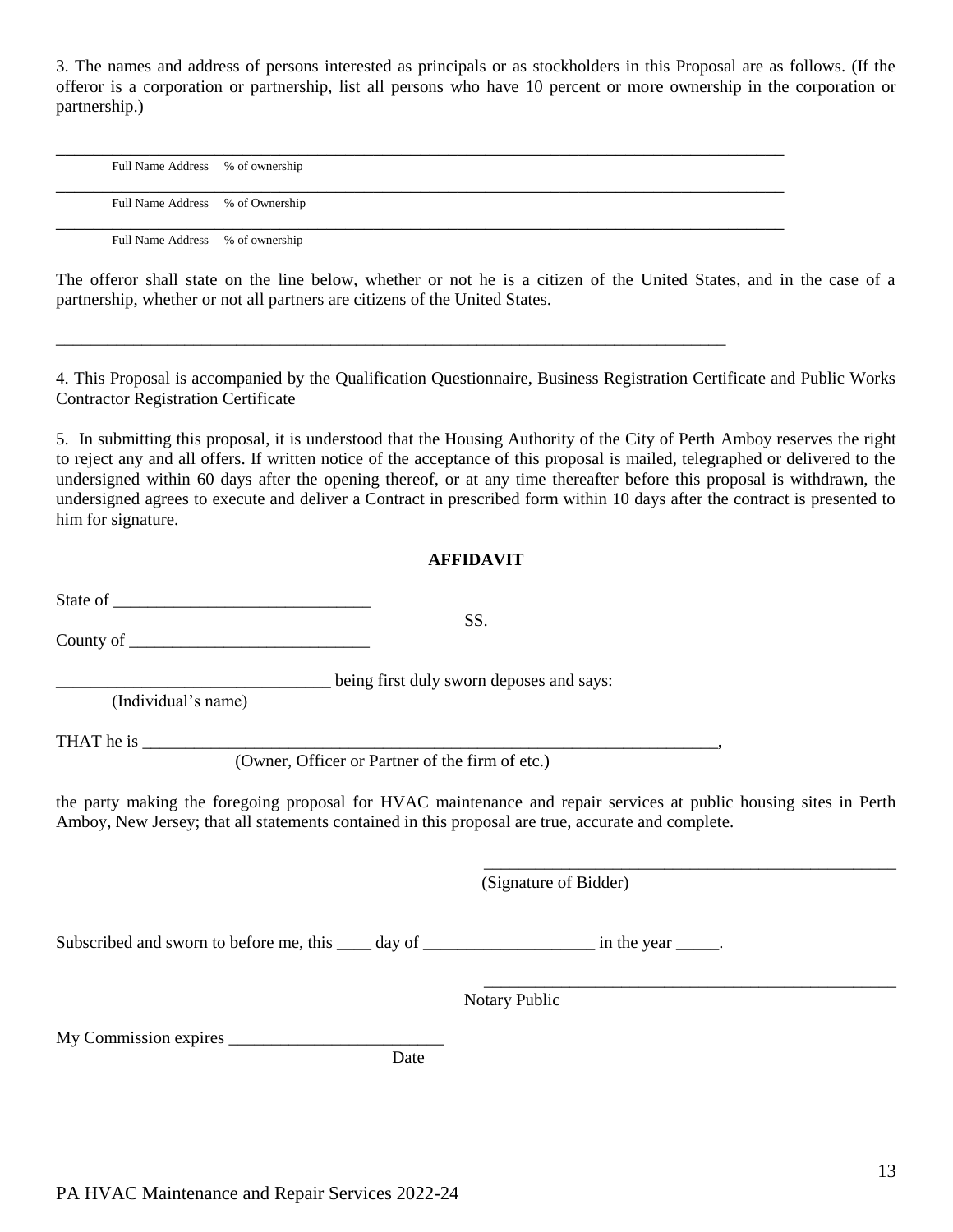#### **Proposal**

#### Proposal for: Hansen RAD, LLC, 881 Amboy Ave Heating Ventilation and Air-Conditioning Maintenance and Repair Services

#### FROM:

| Company Name of Offeror           | Federal ID# |
|-----------------------------------|-------------|
| <b>Street Address</b>             |             |
|                                   |             |
| City, State - Zip Code            |             |
| Contact Name and Telephone Number |             |

Contact Fax # / Email Address

1. The undersigned, having read all Specifications and addenda, if any, and having investigated the local conditions affecting the cost of the work, hereby propose to furnish all labor, materials, services, equipment and related items to complete all work for heating, ventilation and air conditioning maintenance and repair services in accordance therewith at the following price and labor rates:

#### **Periodic Maintenance Services, Fixed Price:**

| Heating season start-up and maintenance (Hansen RAD, LLC):                                                                                                                                                                                           |  |  |  |
|------------------------------------------------------------------------------------------------------------------------------------------------------------------------------------------------------------------------------------------------------|--|--|--|
| $\text{dollars}(\text{\$}\_\_ \_ \_ \_$                                                                                                                                                                                                              |  |  |  |
| Air conditioning season start-up and maintenance:                                                                                                                                                                                                    |  |  |  |
| $\longrightarrow$ dollars(\$                                                                                                                                                                                                                         |  |  |  |
| Interim change of air filters (each):                                                                                                                                                                                                                |  |  |  |
| $\text{dollars}(\text{\$}\_\_\_)$ $X4 = \_\_\_\_\_\_$ dollars(\formational) and \text{\sigma_{\sigma_{\sigma_{\sigma_{\sigma_{\sigma_{\sigma_{\sigma_{\sigma_{\sigma_{\sigma_{\sigma_{\sigma_{\sigma_{\sigma_{\sigma_{\sigma_{\sigma_{\sigma_{\sigma |  |  |  |
|                                                                                                                                                                                                                                                      |  |  |  |
| Hourly Labor Rates for Repair Services:<br><b>HVAC Technician Standard Rate:</b>                                                                                                                                                                     |  |  |  |
|                                                                                                                                                                                                                                                      |  |  |  |
| Laborer, Standard Rate:                                                                                                                                                                                                                              |  |  |  |
| $\frac{1}{2}$ dollars and $\frac{1}{2}$ cents $(\frac{1}{2}, \frac{1}{2})$ per hour.                                                                                                                                                                 |  |  |  |
| HVAC Technician, Premium Rate:<br>$\frac{1}{\text{dollars and } \text{const}}$ cents $(\text{S}_{\text{max}})$ per hour.                                                                                                                             |  |  |  |
| Laborer, Premium Rate:<br>$\frac{1}{\text{dollars and } \underline{\hspace{1cm}}}$ cents $(\hat{\mathbf{S}} \underline{\hspace{1cm}}, \underline{\hspace{1cm}})$ per hour.                                                                           |  |  |  |
| 2. The offeror acknowledges the receipt of the following addenda, if any, issued by the Housing Authority:                                                                                                                                           |  |  |  |
|                                                                                                                                                                                                                                                      |  |  |  |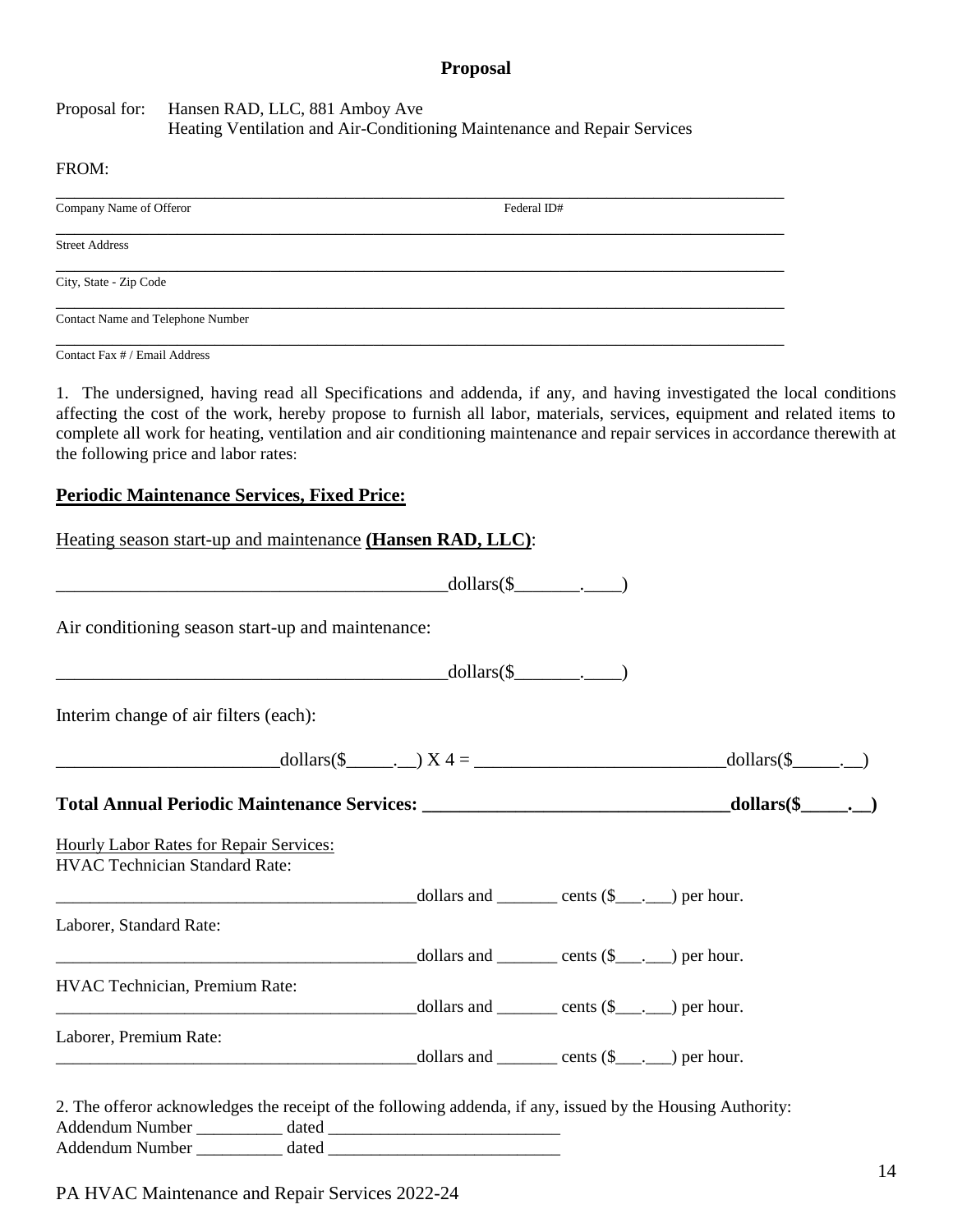3. The names and address of persons interested as principals or as stockholders in this Proposal are as follows. (If the offeror is a corporation or partnership, list all persons who have 10 percent or more ownership in the corporation or partnership.)

| Full Name Address % of ownership |  |
|----------------------------------|--|
|                                  |  |
| Full Name Address % of Ownership |  |
|                                  |  |
|                                  |  |
| Full Name Address % of ownership |  |

\_\_\_\_\_\_\_\_\_\_\_\_\_\_\_\_\_\_\_\_\_\_\_\_\_\_\_\_\_\_\_\_\_\_\_\_\_\_\_\_\_\_\_\_\_\_\_\_\_\_\_\_\_\_\_\_\_\_\_\_\_\_\_\_\_\_\_\_\_\_\_\_\_\_\_\_\_\_

The offeror shall state on the line below, whether or not he is a citizen of the United States, and in the case of a partnership, whether or not all partners are citizens of the United States.

4. This Proposal is accompanied by the Qualification Questionnaire, Business Registration Certificate and Public Works Contractor Registration Certificate

5. In submitting this proposal, it is understood that the Housing Authority of the City of Perth Amboy reserves the right to reject any and all offers. If written notice of the acceptance of this proposal is mailed, telegraphed or delivered to the undersigned within 60 days after the opening thereof, or at any time thereafter before this proposal is withdrawn, the undersigned agrees to execute and deliver a Contract in prescribed form within 10 days after the contract is presented to him for signature.

#### **AFFIDAVIT**

| County of $\frac{1}{\sqrt{1-\frac{1}{2}}}\left\vert \frac{1}{\sqrt{1-\frac{1}{2}}}\right\vert$     | SS.                                                                                                               |
|----------------------------------------------------------------------------------------------------|-------------------------------------------------------------------------------------------------------------------|
| (Individual's name)                                                                                | being first duly sworn deposes and says:                                                                          |
| (Owner, Officer or Partner of the firm of etc.)                                                    |                                                                                                                   |
| Amboy, New Jersey; that all statements contained in this proposal are true, accurate and complete. | the party making the foregoing proposal for HVAC maintenance and repair services at public housing sites in Perth |
|                                                                                                    | (Signature of Bidder)                                                                                             |
| Subscribed and sworn to before me, this _____ day of ________________________ in the year ______.  |                                                                                                                   |
|                                                                                                    | Notary Public                                                                                                     |
|                                                                                                    |                                                                                                                   |
| Date                                                                                               |                                                                                                                   |

PA HVAC Maintenance and Repair Services 2022-24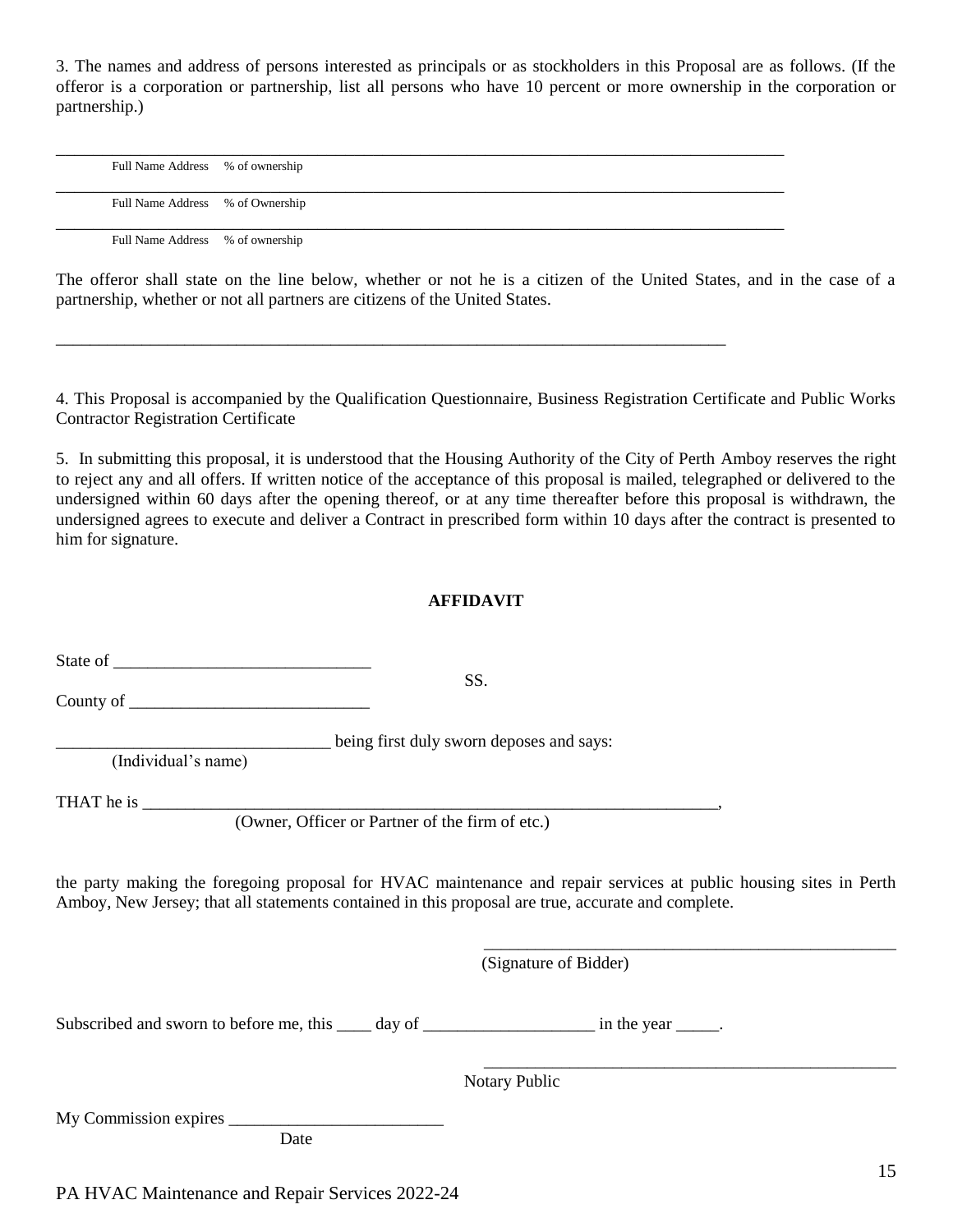#### **Qualification Questionnaire**

|                                               |                                                                                      | Proposal for: Heating Ventilation and Air-Conditioning Maintenance and Repair Services                                        |  |
|-----------------------------------------------|--------------------------------------------------------------------------------------|-------------------------------------------------------------------------------------------------------------------------------|--|
|                                               |                                                                                      |                                                                                                                               |  |
|                                               |                                                                                      |                                                                                                                               |  |
|                                               |                                                                                      | <u> 1989 - Johann Stoff, deutscher Stoff, der Stoff, der Stoff, der Stoff, der Stoff, der Stoff, der Stoff, der S</u>         |  |
|                                               | and can submit a suitable record of satisfactorily completing similar contracts.     | (a) It shall be necessary for the offeror to present evidence that he has been in business for at least 3 years in this field |  |
|                                               |                                                                                      | How many years have you been or engaged in business under your present firm or trade name?                                    |  |
| Years.                                        |                                                                                      |                                                                                                                               |  |
|                                               |                                                                                      | (b) How many years has your organization been performing the work required under this contract?                               |  |
| Years.                                        |                                                                                      |                                                                                                                               |  |
| (c) If a corporation, answer the following:   |                                                                                      |                                                                                                                               |  |
|                                               |                                                                                      |                                                                                                                               |  |
|                                               |                                                                                      |                                                                                                                               |  |
|                                               |                                                                                      |                                                                                                                               |  |
|                                               |                                                                                      |                                                                                                                               |  |
| (d) If a partnership, answer the following:   |                                                                                      |                                                                                                                               |  |
|                                               |                                                                                      |                                                                                                                               |  |
| (e) List New Jersey trade license(s), if any: |                                                                                      |                                                                                                                               |  |
|                                               |                                                                                      | Types of license:<br>Figures: Number: _________; Effective Date:                                                              |  |
|                                               |                                                                                      | Types of license: ______________; Number: ____________; Effective Date: ________________________;                             |  |
|                                               |                                                                                      | Types of license: ______________; Number: ____________; Effective Date: _________________________;                            |  |
|                                               | (f) If the contract is awarded to your firm, who will personally supervise the work? |                                                                                                                               |  |
|                                               |                                                                                      |                                                                                                                               |  |
|                                               |                                                                                      |                                                                                                                               |  |

(g) Are there any liens of any character filed against your company at this time? If so, specify the nature and amount of the lien.

\_\_\_\_\_\_\_\_\_\_\_\_\_\_\_\_\_\_\_\_\_\_\_\_\_\_\_\_\_\_\_\_\_\_\_\_\_\_\_\_\_\_\_\_\_\_\_\_\_\_\_\_\_\_\_\_\_\_\_\_\_\_\_\_\_\_\_\_\_\_\_\_\_\_\_\_\_\_